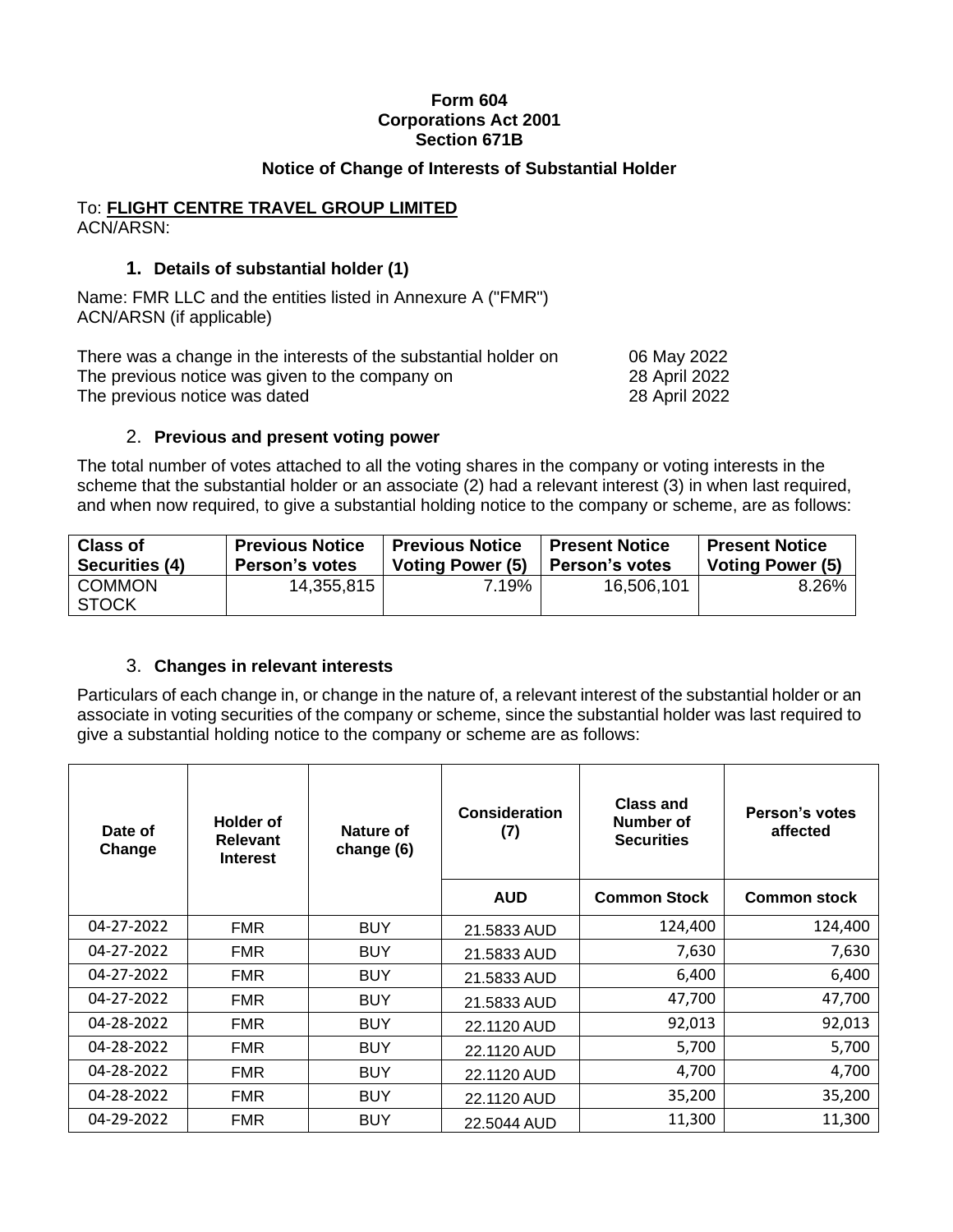| 04-29-2022 | <b>FMR</b> | <b>BUY</b>  | 22.5044 AUD           | 137,500   | 137,500   |
|------------|------------|-------------|-----------------------|-----------|-----------|
| 04-29-2022 | <b>FMR</b> | <b>BUY</b>  | 22.5044 AUD           | 8,400     | 8,400     |
| 04-29-2022 | <b>FMR</b> | <b>BUY</b>  | 22.5044 AUD           | 7,000     | 7,000     |
| 04-29-2022 | <b>FMR</b> | <b>BUY</b>  | 22.5044 AUD           | 52,300    | 52,300    |
| 04-29-2022 | <b>FMR</b> | <b>BUY</b>  | 22.5044 AUD           | 53,500    | 53,500    |
| 04-29-2022 | <b>FMR</b> | <b>SELL</b> | 22.5900 AUD           | 12,030    | 12,030    |
| 05-02-2022 | <b>FMR</b> | <b>BUY</b>  | 22.8591 AUD           | 5,800     | 5,800     |
| 05-02-2022 | <b>FMR</b> | <b>BUY</b>  | 22.8591 AUD           | 71,800    | 71,800    |
| 05-02-2022 | <b>FMR</b> | <b>BUY</b>  | 22.8591 AUD           | 4,400     | 4,400     |
| 05-02-2022 | <b>FMR</b> | <b>BUY</b>  | 22.8591 AUD           | 3,700     | 3,700     |
| 05-02-2022 | <b>FMR</b> | <b>BUY</b>  | 22.8591 AUD           | 27,500    | 27,500    |
| 05-02-2022 | <b>FMR</b> | <b>BUY</b>  | 22.8591 AUD           | 27,441    | 27,441    |
| 05-03-2022 | <b>FMR</b> | <b>BUY</b>  | 23.0029 AUD           | 6,600     | 6,600     |
| 05-03-2022 | <b>FMR</b> | <b>BUY</b>  | 22.9578 AUD           | 13,200    | 13,200    |
| 05-03-2022 | <b>FMR</b> | <b>BUY</b>  | 23.0029 AUD           | 800       | 800       |
| 05-03-2022 | <b>FMR</b> | <b>BUY</b>  | 22.9578 AUD           | 1,500     | 1,500     |
| 05-03-2022 | <b>FMR</b> | <b>BUY</b>  | 22.9578 AUD           | 17,952    | 17,952    |
| 05-03-2022 | <b>FMR</b> | <b>BUY</b>  | 22.9578 AUD           | 1,322     | 1,322     |
| 05-03-2022 | <b>FMR</b> | <b>BUY</b>  | 22.9578 AUD           | 882       | 882       |
| 05-03-2022 | <b>FMR</b> | <b>BUY</b>  | 23.0029 AUD           | 31,300    | 31,300    |
| 05-03-2022 | <b>FMR</b> | <b>BUY</b>  | 22.9578 AUD           | 62,048    | 62,048    |
| 05-03-2022 | <b>FMR</b> | <b>BUY</b>  | 23.0029 AUD           | 31,300    | 31,300    |
| 05-03-2022 | <b>FMR</b> | <b>BUY</b>  | 22.9578 AUD           | 62,100    | 62,100    |
| 05-04-2022 | <b>FMR</b> | <b>BUY</b>  | 21.5257 AUD           | 56,000    | 56,000    |
| 05-04-2022 | <b>FMR</b> | <b>BUY</b>  | 21.5257 AUD           | 3,300     | 3,300     |
| 05-04-2022 | <b>FMR</b> | <b>BUY</b>  | 21.5257 AUD           | 262,199   | 262,199   |
| 05-04-2022 | <b>FMR</b> | <b>BUY</b>  | 21.5257 AUD           | 262,300   | 262,300   |
| 05-05-2022 | <b>FMR</b> | <b>BUY</b>  | 21.3108 AUD           | 27,200    | 27,200    |
| 05-05-2022 | <b>FMR</b> | <b>BUY</b>  | 21.3108 AUD           | 125,629   | 125,629   |
| 05-05-2022 | <b>FMR</b> | <b>BUY</b>  | 21.3108 AUD           | 127,300   | 127,300   |
| 05-06-2022 | <b>FMR</b> | <b>BUY</b>  | 20.8000 AUD           | 3,400     | 3,400     |
| 05-06-2022 | <b>FMR</b> | <b>BUY</b>  | 20.9484 AUD           | 28,900    | 28,900    |
| 05-06-2022 | <b>FMR</b> | <b>BUY</b>  | 20.8000 AUD           | 15,700    | 15,700    |
| 05-06-2022 | <b>FMR</b> | <b>BUY</b>  | 20.9484 AUD           | 134,800   | 134,800   |
| 05-06-2022 | <b>FMR</b> | <b>BUY</b>  | 20.8000 AUD           | 15,900    | 15,900    |
| 05-06-2022 | <b>FMR</b> | <b>BUY</b>  | 20.9484 AUD           | 136,300   | 136,300   |
|            |            |             | <b>Total Buys</b>     | 2,162,316 | 2,162,316 |
|            |            |             | <b>Total Sells</b>    | (12,030)  | (12,030)  |
|            |            |             | <b>Total Net Buys</b> | 2,150,286 | 2,150,286 |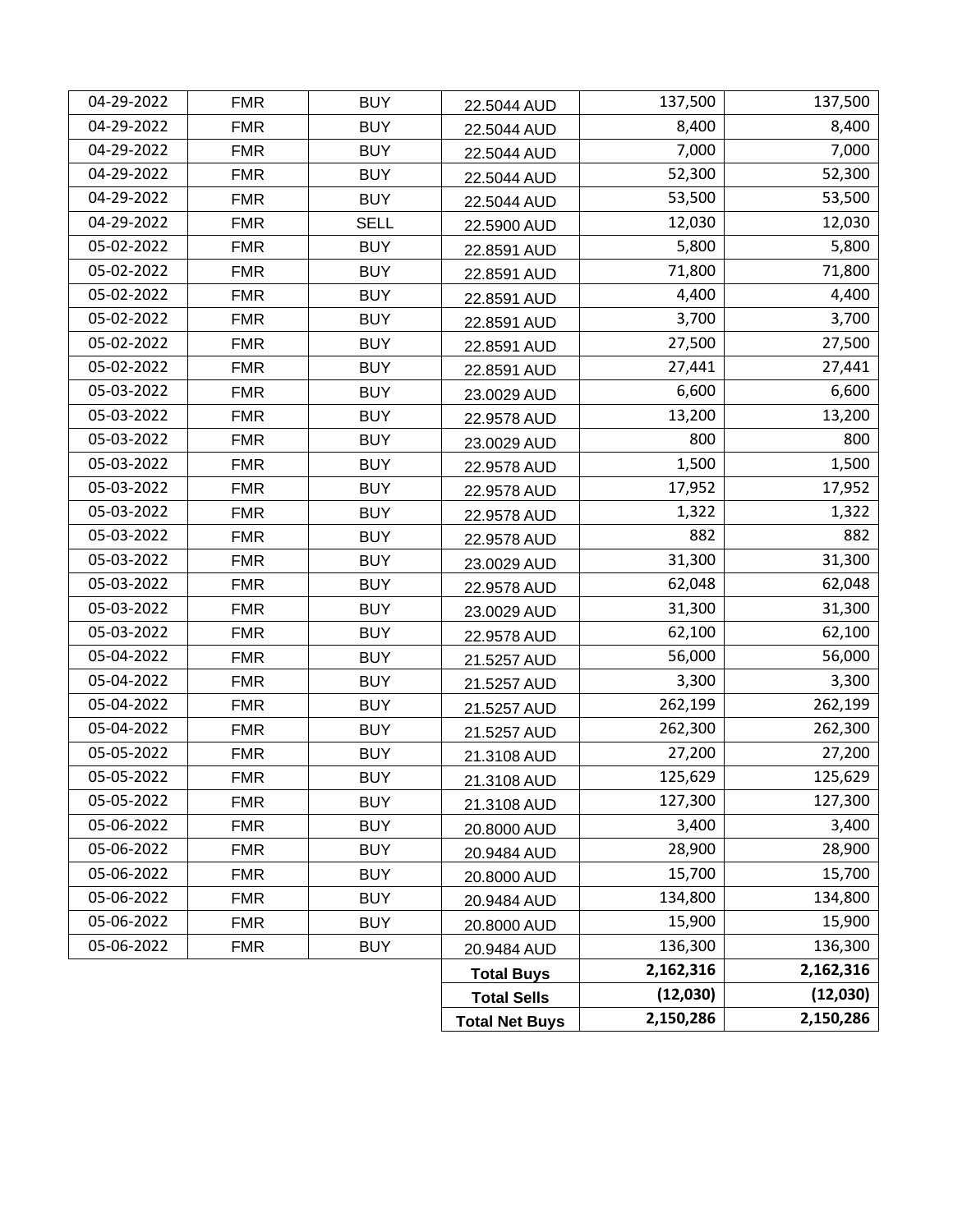# 4. **Present Relevant Interest**

Particulars of each relevant interest of the substantial holder in voting securities after the change are as follows:

Refer to Annexure A

# 5. **Changes in Association**

The persons who have become associates (2) of, ceased to be associates of, or have changed the nature of their association (9) with, the substantial holder in relation to voting interests in the company or scheme are as follows:

Name and ACN/ARSN (if applicable)  $\vert$  Nature of association N/A

## 6. **Addresses**

The addresses of persons named in this form are as follows:

Refer to Annexure A

Charles Guns

 $Sign Here$ 

**Dated: 10 May 2022 Charles Guo Regulatory Reporting Senior Manager Duly authorized under Powers of Attorney by and on behalf of FMR LLC**